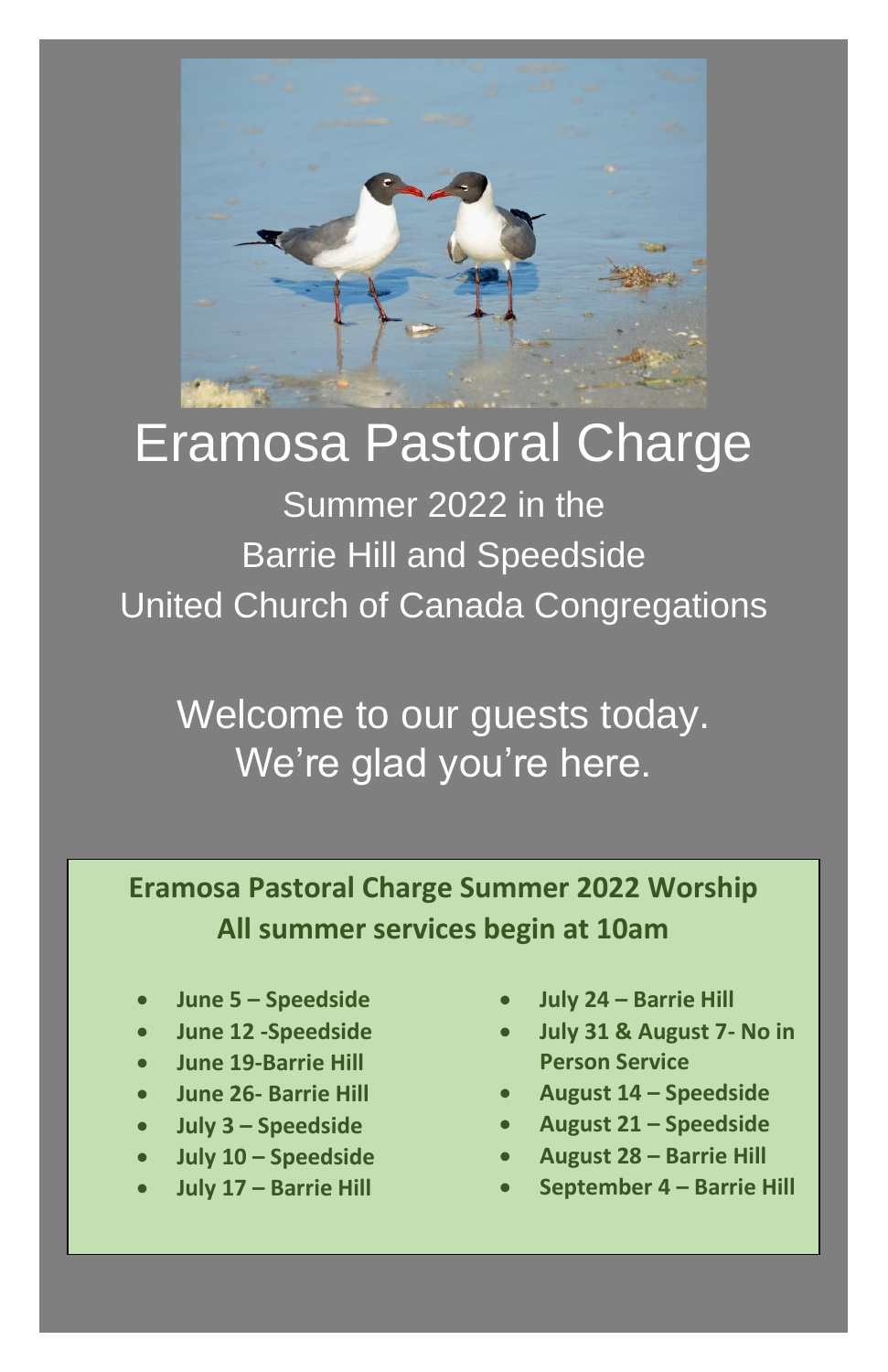# **Summer Gathering**

**Prelude**

**Lighting of the Candle & Acknowledge the territory**

**Welcome and Announcements** 

**Gathering Song "We Are Pilgrims" VU 595 vs 1,2** 

**We are pilgrims on a journey, fellow travellers on the road; we are here to help each other walk the mile and bear the load.**

**Neighbour, let me be your servant, let me be as Christ to you; pray that I may have the grace to let you be my servant too.**

#### **Call to Worship**

As the sun rises on summer mornings,

**As cool breezes herald summer evenings,**

As the heat of the noon sun spreads across pasture and crop-land,

**As God is present with us:** We are not alone

**We live in God's world** Let us worship God.

**\*Opening Hymn** *Chosen by the weekly guest speaker*

**Opening Prayer** 

#### **Prayer of Confession**

We don't always get it right, God. We mess up … **…in what we have said, and left unsaid.** 

We mess up …

**…in what we've done, and left undone.**  Forgive us.

**Forgive us. Amen** 

**Words of Assurance (said together, in unison)** (Psalm 13:5-6, *New Living Translation*) **I will trust in your unfailing love; I will rejoice because you have rescued me! I will sing to the Lord,**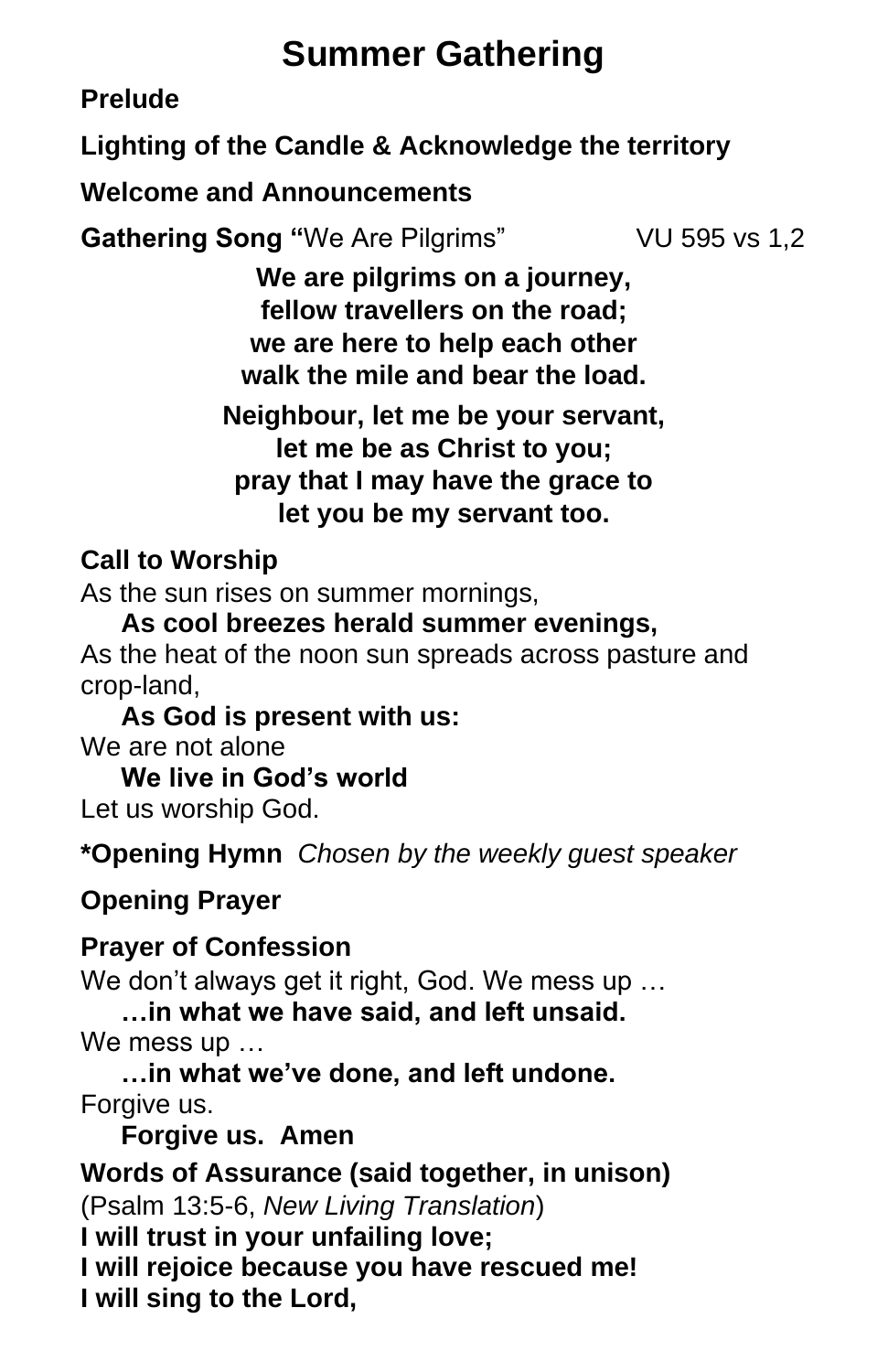### **because God has been so good to me. Thanks be to God! Word**

*We Open the Bible. We Receive the Word.*

## **Prayer for Understanding & Grace**

We sing our prayer for grace and understanding as we prepare to hear God's holy word.

#### **Bless the Lord, O my soul O my soul – worship God's holy name. Hear like never before – O my soul I'll worship your holy name**

*10,000 REASONS (Bless the Lord) written by Matt Redman & Jonas Myrin 2011 Thankyou Music (PRS*)

**Scripture Lesson(s)** *Chosen by the Guest Speaker*

**Message**

### **A Time of Personal Reflection and Prayer**

*musician will play briefly*

# **Thanksgiving**

*We Offer Ourselves and Our Gifts*

**Minute for Mission**

## **Our Offering in a Spirit of Gratitude**

**\*Offering Hymn** *(remain seated)*

**\*Song of Dedication "**In Gratitude and Humble Trust" VU 544

**In gratitude and humble trust We bring our best today To serve your cause and share your love With all along life's way O God, who gave yourself to us In Jesus Christ your Son, Teach us to give ourselves each day Until life's work is done.**

**\*Offering Prayer of Dedication**

#### **\*Prayers of the People**

"Lord, Listen to Your Children Praying" VU 400

**Lord, listen to your children praying, Lord, send your Spirit in this place;**